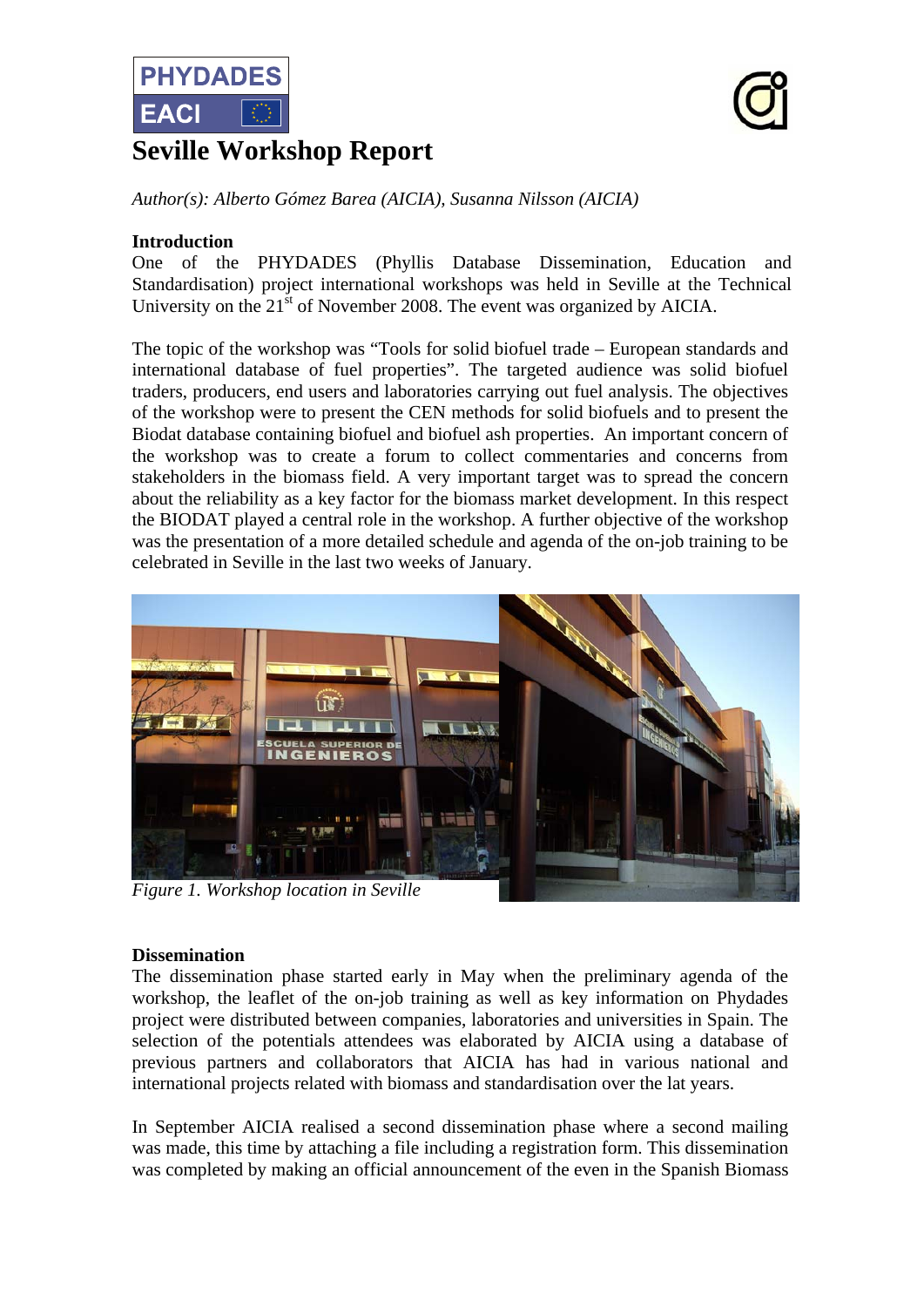



**EACI EXEL**<br>**platform (BIOPLAT)**, the greatest net constituted in Spain for the diffusion and development of activities related with biomass (http://www.bioplat.org/news). Finally, further postal mailing to some of the most well known biomass producers in Andalucía was made by using the leaflets, broachers and postcards that were fabricated by ETA Florence during the first year of Phydades project.

During almost two months AICIA was receiving the registration forms from industrial producers, laboratories of fuel analysis, universities and research centres. Some people from the administration such as the Agencia Andaluza de la Energía (regional authority) also applied.

## **Programme, registration and material distributed**



The workshop program started at 10:30 with registration and ended at about 17.30 with discussion. Annex 1 contains the agenda of the workshop.

About 40 people were present at the workshop and 12 of those came from industry, the remaining participants came from research institutions and regional government. In the frame of preliminary registration 55 people were listed.

At the registration the participants signed the list of participants and were provided with the workshop material.

*Figure1: Registration* 



*Figure 2: Workshop Material*

The workshop material included the workshop program, a short summary of each presentation, a list of participants including contact information, hard copies of each presentation, on-job training flyer and a questionnaire for workshop evaluation.

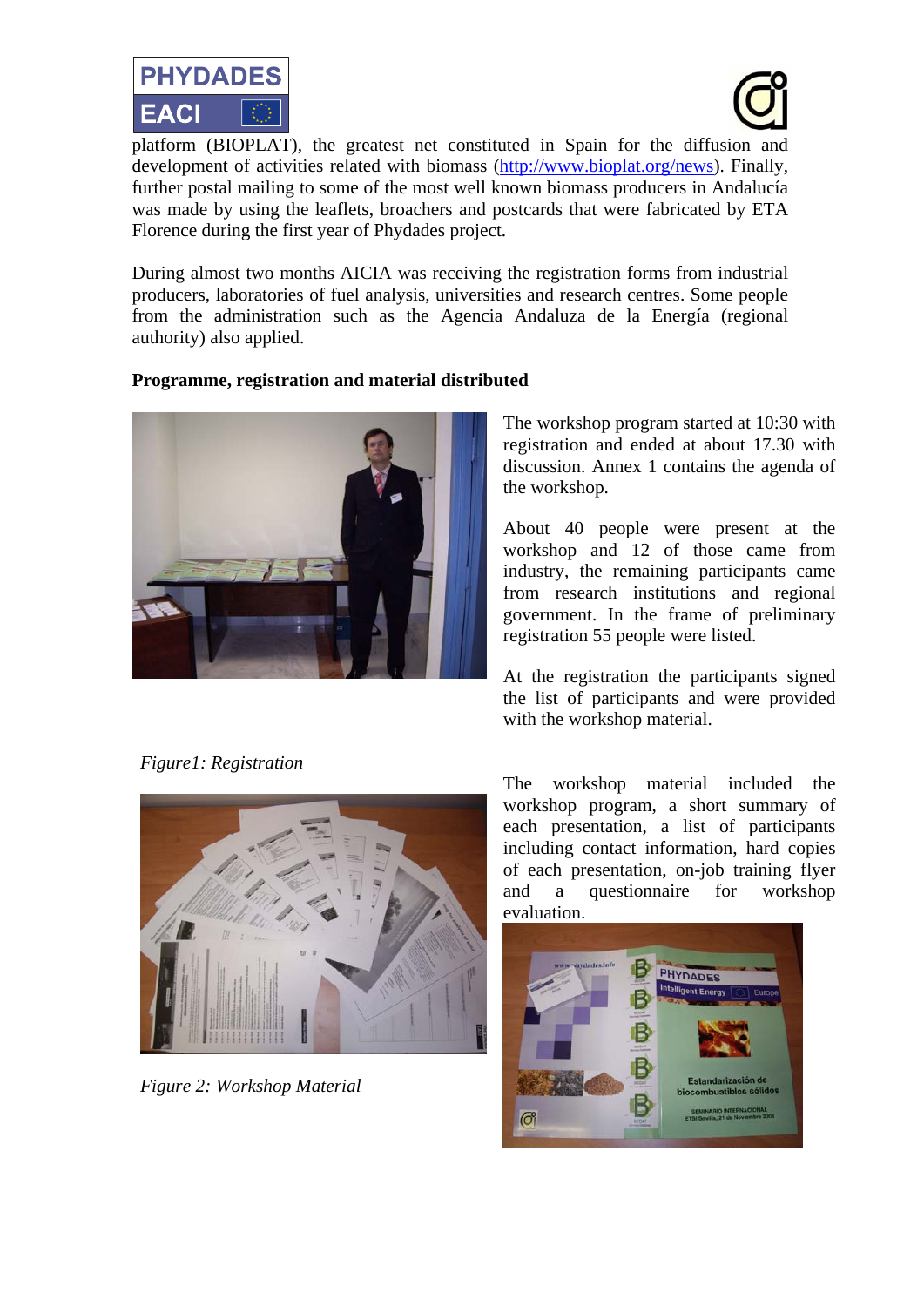

#### **Presentations**

Mr. Pedro Ollero welcomed the participants on behalf of AICIA, the local organizer.

Mr. Alberto Gómez Barea from AICIA welcomed the participants on behalf of the project coordinator, Mr. Jan Pels, and introduced the PHYDADES project. A short summary of the project and its objectives were presented, as well as a preliminary program for the coming on-job training to be held in Seville in January 2009 (Figure 3).

Mr Luis Vilches performed a presentation regarding sampling and sample preparation. He presented CEN standards and explained about the importance of sampling and sample preparation.



*Figure 3. Welcome by Mr. Alberto Gómez Barea.* 



*Figure 4. Presentation by Mr. Vilches.* 



*Figure 5. Physical and mechanical properties presented by Miss. Arroyo.* 

Next, Mrs. Fátima Arroyo spoke about physical and mechanical properties of solid biofuels.

The most important physical properties that affect the fuel quality were presented as well as the CEN standards for their determination.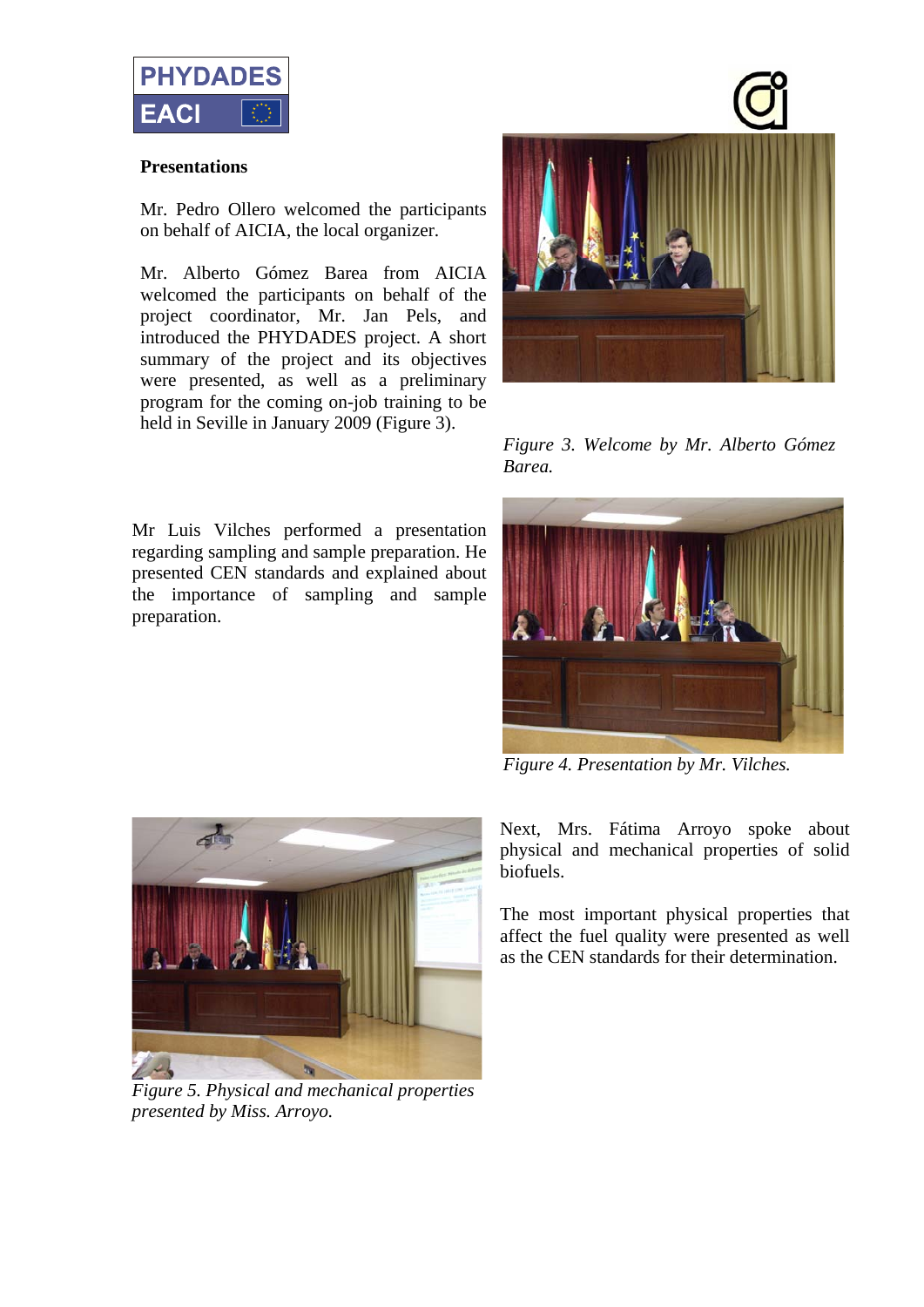

Miss. Yolanda Luna presented chemical testing of solid biofuels. A summary of the different methods for chemical characterization of solid biofuels was made, as well as a description of each method and the corresponding CEN standards.



*Figure 6. Chemical testing of solid biofuels by Miss Yolanda Luna.* 



*Figure 7. Presentation by Mr. Fernández*  Mrs. Ruth Barrero Piñeiro from CEDER-*Llorente.* 

Next, Mr. Miguel Fernández Llorente from CEDER-CIEMAT spoke about the implementation of the CEN standards in Spain.

The importance of standards for the emerging biofuel market was pointed out and the on going process of standardization of solid biofuels was explained and the participants were provided with a future vision of biomass standardization on both European and national level.

CIEMAT made a presentation about biofuel quality, explaining the importance of standardized quality parameters for the emerging biofuel market. Mrs. Barrero also explained biofuel classification and fuel quality assurance.



Mr. Alex Adell Arnuelos from ECN presented BIODAT, the new biofuel database.

The importance and benefits of the new database were explained.

Demonstrations of both Phyllis database, and the new BIODAT database were made, pointing out the improvements of the new database compared to the Phyllis database.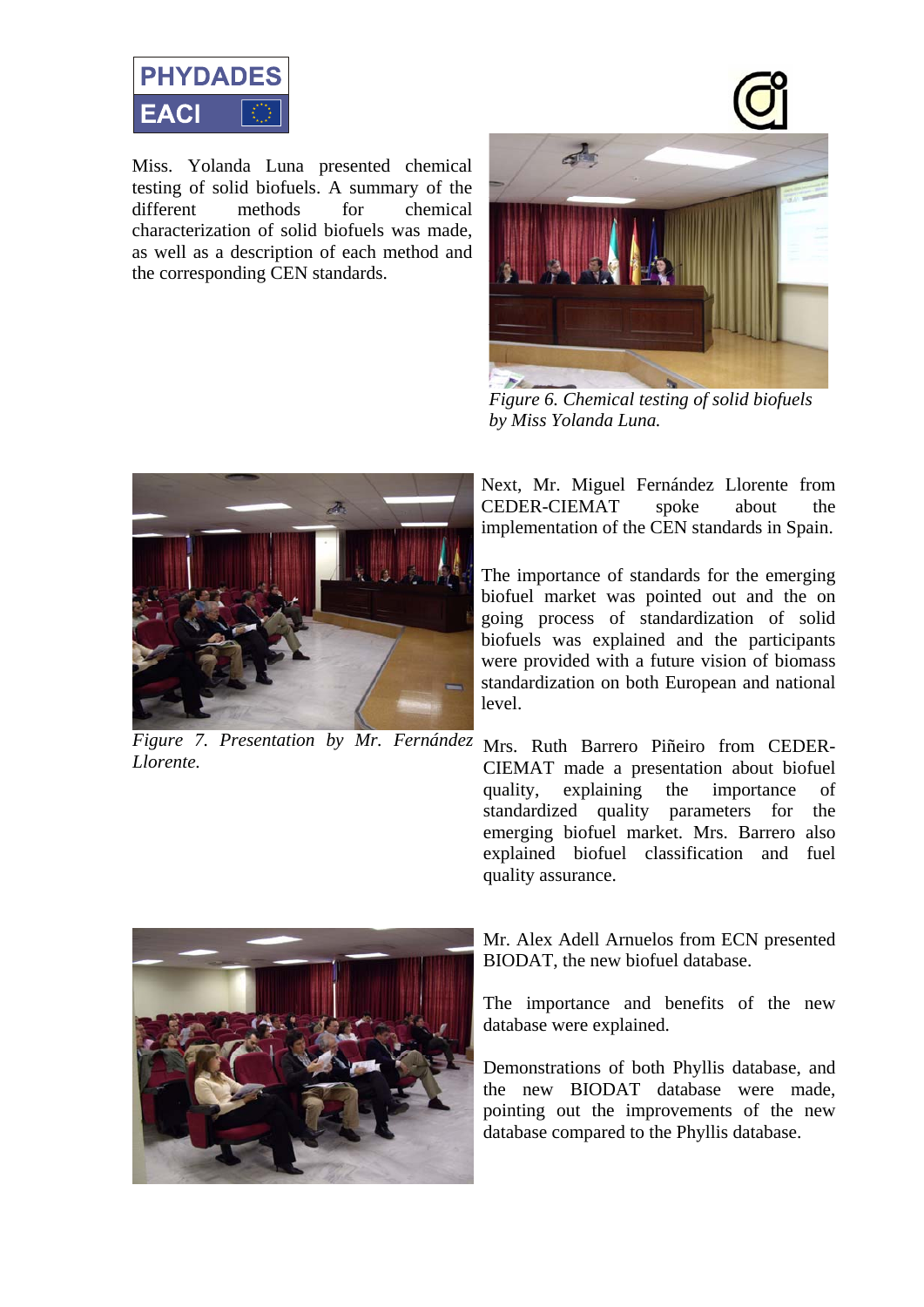



Mrs. Maria José Collinet from the Andalusian Energy Agency explained the actions carried out in the field of biomass standardization in Andalusia.

Mr. Juan Luis Cruz from INERCO Engineering (new development division) presented INERCO's biomass gasification plant and shared his working experience regarding biofuel supplies and the procedures adopted for quality assurance.

#### **Discussion**

**PHYDADES** 

The audience participated actively during the workshop, after each presentation, the participants asked lot of questions to the speakers and deep discussions took place. Even on the lunch discussion between participants went on.

Several key points were discussed during the presentation. Some of them are the following:

- How to guarantee the quality of the biomass and the impact of this on the final biomass cost
- Prices of equipments for various of the key analysis such as the heating value and moisture
- Shortcut methods for controlling by analysis some key parameters during the biomass reception in industrial installations
- The problem of the transportation of the biomass and the change of quality during the delivery
- The differences between the planned and actual deathline for the upgrading of TS to EN standard for solid biofuels
- The certification of laboratories with the new solid biofuels standards
- A variety of technical details of some of the standards, specially those related with physical, chemical properties and also on sampling preparation
- How to include the ash properties in the database (for instance, what if the ash comes from a boiler and there is not sufficient information about the boiler design, type and operation)

#### **Feedback and questionnaires**

At the end of the workshop the questionnaires with feedback from the participants were collected. The total number of questionnaires was 20 (the final discussion was longer than planned and some people left the conference room without filling the questionnaire). The feedback was generally good, all the participants considered the contents and level of the presentations to be very adequate and they considered a biomass database to be a very useful tool. Some participants suggested other topics that were not included in the scope of the Workshop such as solid recovered fuels, boiler specifications and analysis equipment costs and where to buy them. The suggestions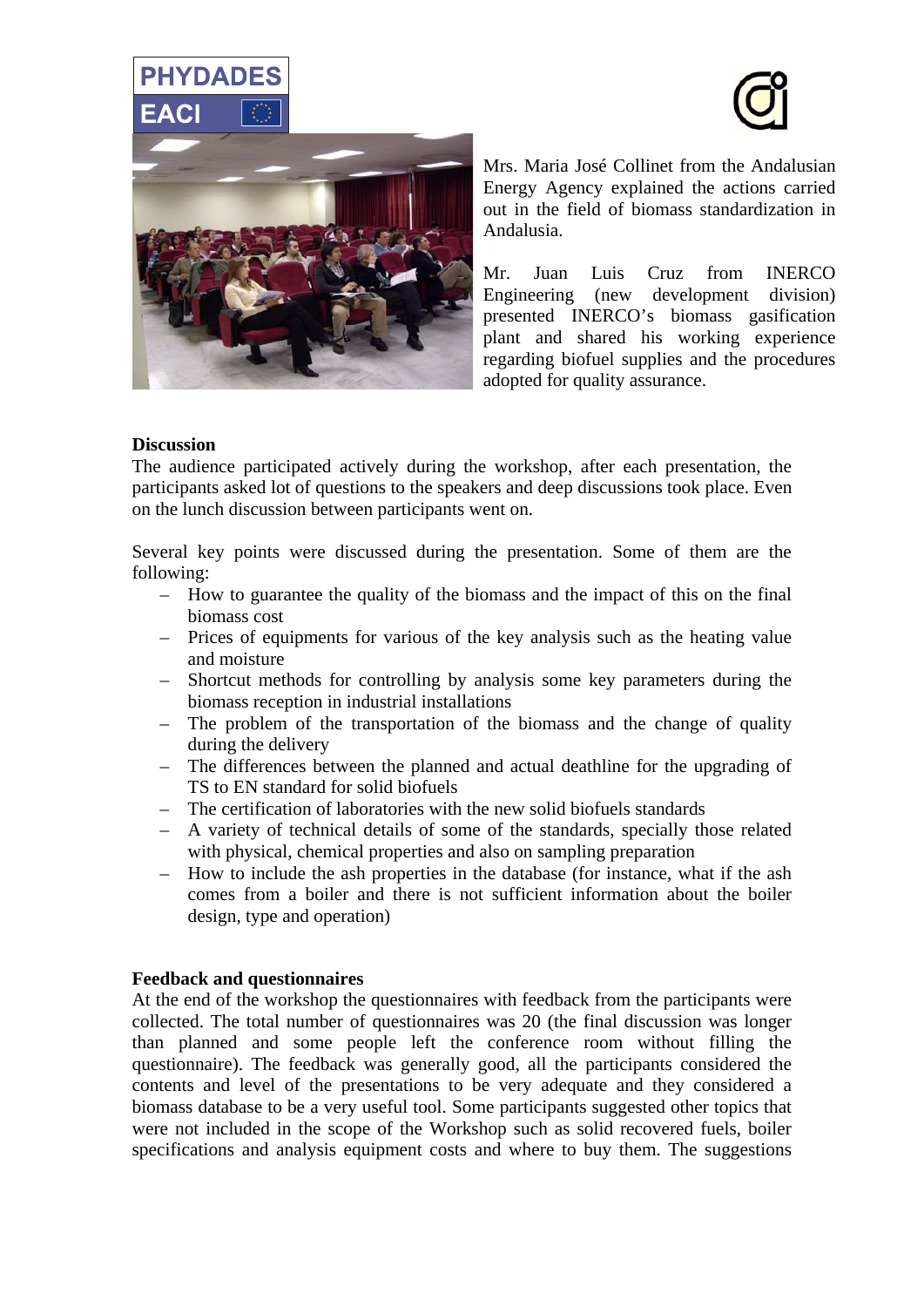



given for the BIODAT database were for example: to include prices and biofuel suppliers, to include data on wastes and residues.